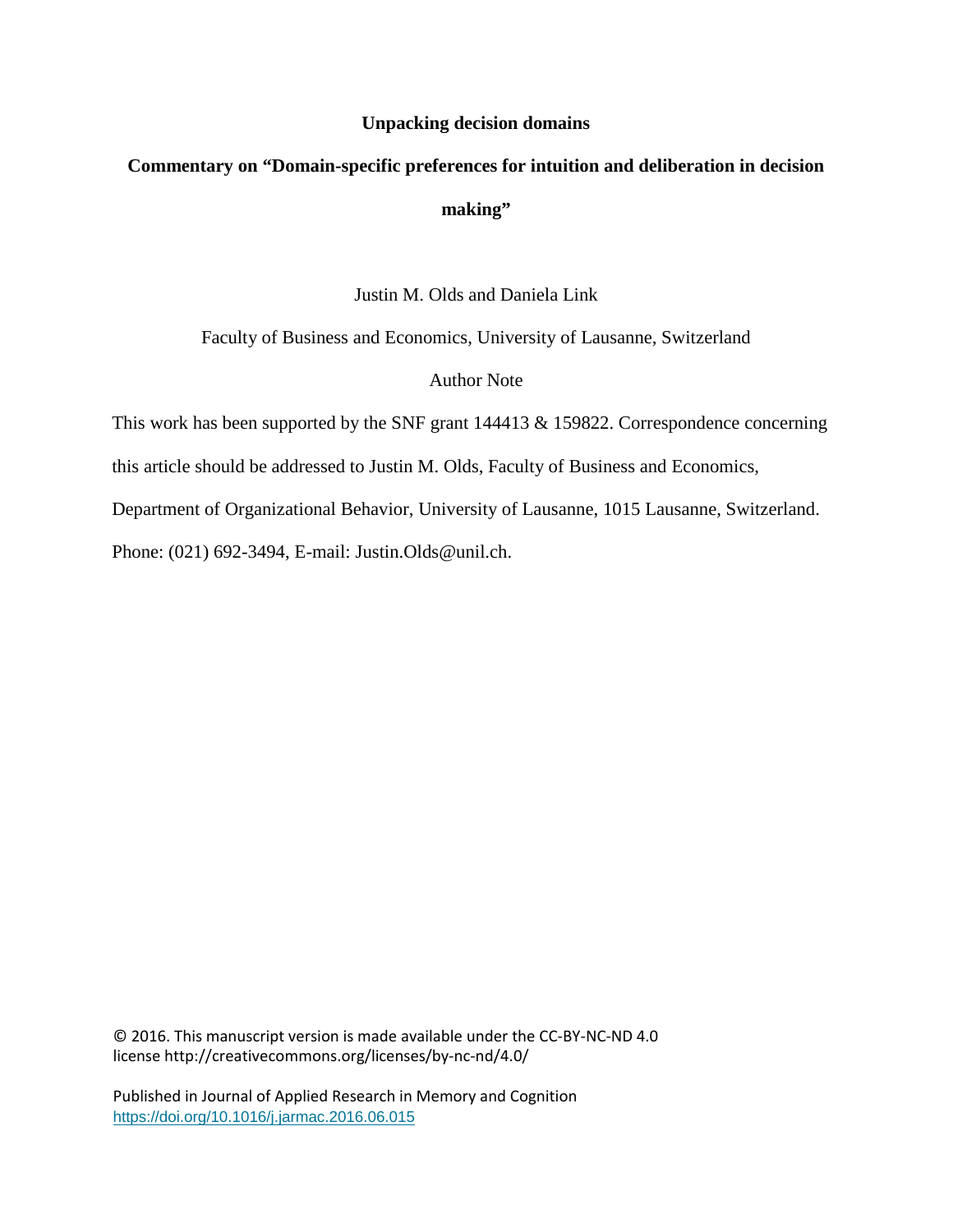#### **Abstract**

Opposing the idea that individual preferences for decision styles (intuitive vs. deliberative) are relatively stable across decision domains, Pachur and Spaar (2015) show that individuals prefer different decision styles depending on the domain of the decision (e.g., mate choice vs. buying electronics). In this commentary, we seek to expand upon these results by considering why individuals might favor one style over another across different domains. Drawing upon previous work, we suggest that the characteristics related to the structure of the environment (i.e., pattern of information available) and individual-based factors (e.g., expertise, importance of decision, risk perception) can help distinguish different decision domains. Moreover, we suggest that these differences can help uncover how different decision domains engender different decision styles.

#### **Unpacking Decision Domains**

In "Domain-specific preferences for intuition and deliberation in decision making" by Pachur and Spaar (2015), the authors hypothesize that individual preferences for decision styles (intuitive vs. deliberative) might vary across decision domains, and as a function of the person's self-perceived expertise within domains. To test this, participants were given a survey designed to capture tendencies for intuition vs. deliberation (adapted from Betsch & Iannello, in preparation) across six domains of everyday decision making. The survey also asked participants to report their expertise in making decisions within each of the domains. The results show that mean preferences for adopting an intuitive and deliberative decision style vary across domains (with a higher tendency for intuition within the domains of mate choice, clothing choice, and restaurant choice, a higher tendency for deliberation within the domains of buying electronic devices and choosing a doctor, and a null difference in decision style tendency for choosing a vacation destination). Additionally, the authors report high variability of decision style preferences for individuals across domains, as well as across individuals within each domain. This variability is partially explained by individuals' self-reports of expertise for each domain, with a preference for intuition being positively correlated with self-reported expertise. As the authors conclude, these findings echo Simon's (1987) argument that an effective decision maker chooses adaptively between the intuitive or analytic approach depending on the nature of the task at hand.

#### **Environmental structure and the environment-organism interaction**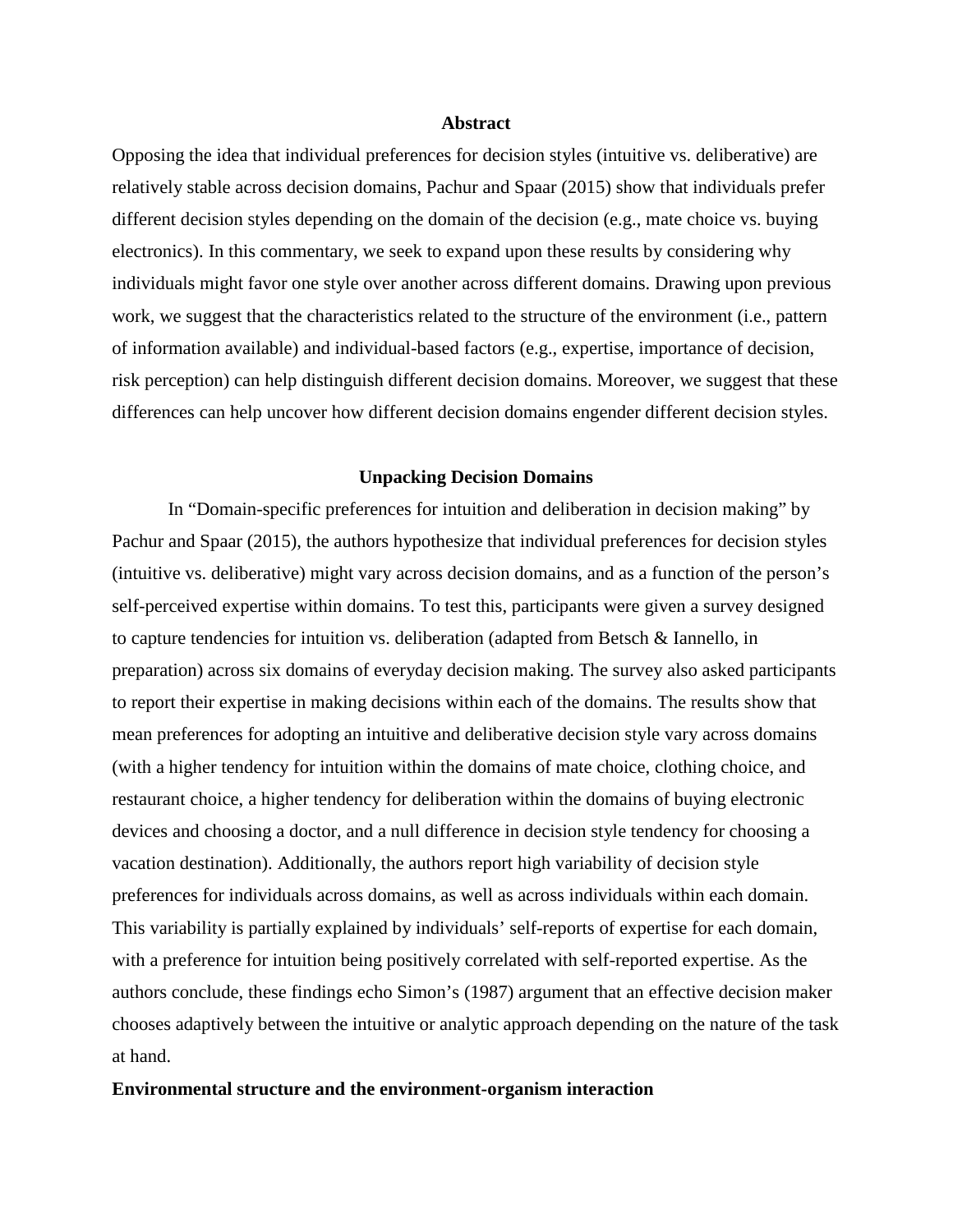In the current commentary, we explore the following question: What are the underlying differences between decision domains that elicit tendencies toward different decision styles? We suggest that the taxonomy of decision task characteristics proposed by Hammond and colleagues (e.g., Hammond, Hamm, Grassia, & Pearson, 1987) can provide a useful starting point for analyzing the environmental structure of everyday decision domains. This taxonomy includes (1) number of cues, (2) measurement of cues (i.e., objective and reliable vs. inferred), (3) distribution (i.e., variability) of cue values, (4) redundancy among cues, (5) decomposition of the task (i.e., how easily the task can be simplified), (6) degree of certainty, (7) relation between cues and criterion, (8) weighting of cues in the environmental model, (9) availability of organizing principle, (10) display of cues (simultaneous vs. sequential), and (11) time period for decision making. In general, the taxonomy of task characteristics espoused by Hammond et al. follows a Brunswikian systems approach (Brunswik, 1957), which suggests that decision making or behavior in general can be seen as a function of the interaction between the properties of the organism and the environment. This approach fits well with the results of Pachur and Spaar (2015) since they show that decision styles vary in accordance with expertise: an important interaction between the organism and its decision environment.

Another related approach to characterizing decision domains follows the notion of *ecological rationality* (e.g., Todd & Gigerenzer, 2012), which suggests that strategy choice is not only a function of the task characteristics (e.g., availability and usefulness of information, number of decision alternatives), but likewise born out of the constraints of the decision maker's capacity (e.g., perceptual, attentional, and memory limitations). Todd and Gigerenzer (2012) suggest *uncertainty* and *redundancy* as important characteristics of the environment. Both uncertainty and redundancy can be described in terms of cue *validities* (i.e., the strength of the cue's predictive relationship with the criterion) for cues available when solving a decision task. For instance, the decision domain for a judgment can be assumed to exhibit high uncertainty if the cues hold weak relationships with the decision criterion. In other words, even if there is a plethora of information available to use as cues for a given judgment, if the validities of these cues are low, the decision maker will face a high level of uncertainty. Additionally, a decision domain is assumed to feature high redundancy if the relevant cues are highly correlated. That is, some of the cues are redundant if their relationship with the decision criterion is captured by, and interchangeable with, another cue. According to this framework, simple heuristics that rely on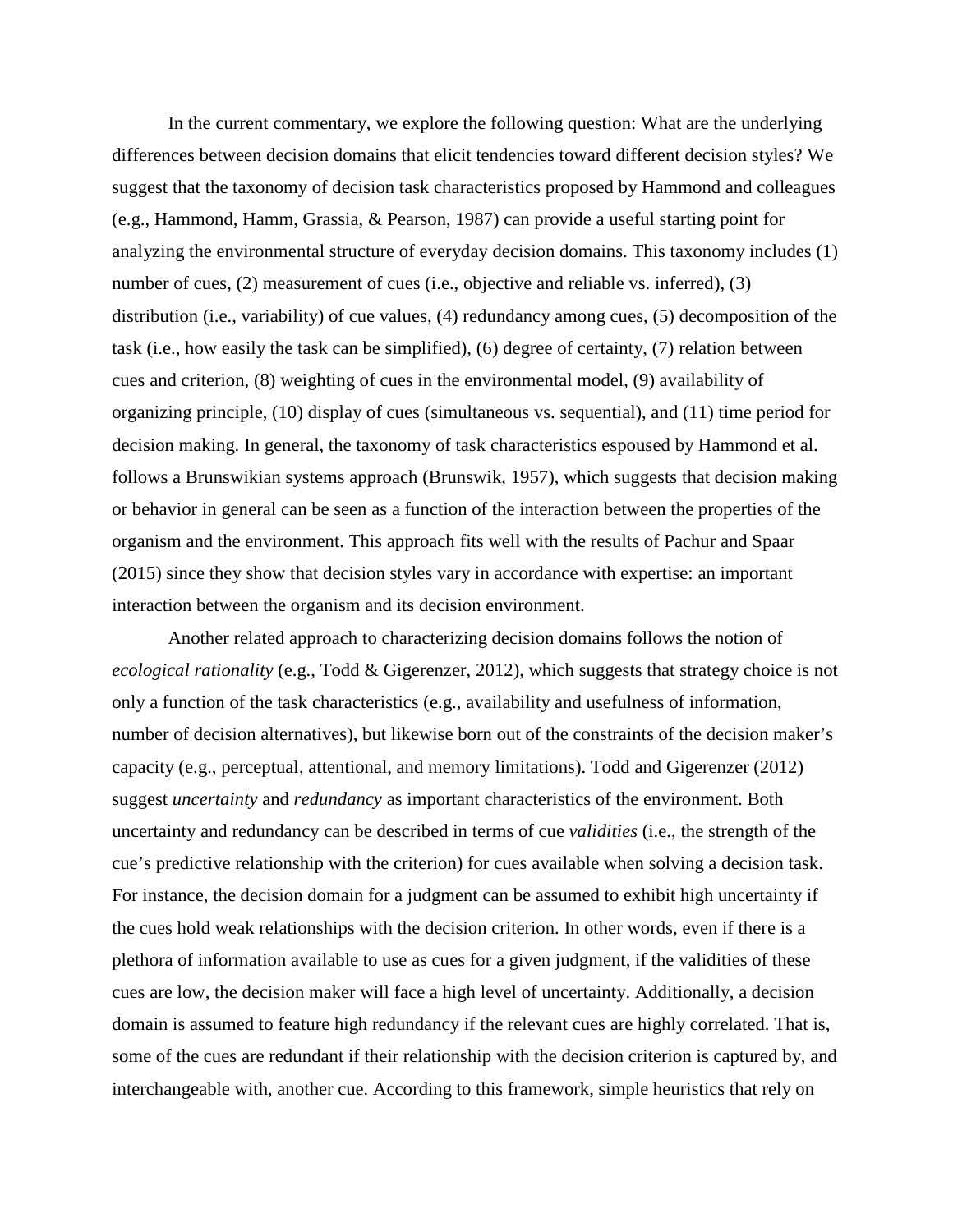only one cue tend to be effective in environments with moderate to high uncertainty (Hogarth  $\&$ Karelaia, 2007) and moderate to high redundancy (Dieckmann & Rieskamp, 2007; for an overview see Gigerenzer & Gaissmaier, 2011). Indeed, within the judgment and decision-making literature, there is evidence that people adapt their choice of strategy to characteristics of the environment (e.g., *redundancy*, Dieckmann & Rieskamp, 2007; *variability of cue validities*, Rieskamp & Otto, 2006; or *task complexity*, Hoffmann, von Helversen, & Rieskamp, 2016), and to their mental capacities (e.g., *memory ability*, Hoffmann, von Helversen, & Rieskamp, 2014; or *processing capacity*, Mata, Schooler, & Rieskamp, 2007).

#### **Expertise and other individual-based factors**

Experience and expertise are both important individual-based factors that relate to understanding decision styles. Importantly, it is not experience alone that makes the expert: The findings of Pachur and Spaar (2015) suggest that the frequency of decisions within a particular domain cannot be the only factor that determines differences in self-reported expertise (p. 309). As the authors point out, these findings coincide with Hogarth (2001), who distinguished between "kind" and "wicked" environments (see also Shanteau & Thomas, 2000). Robust learning, and hence the development of expertise, develops in environments where feedback is accurate, timely, and readily available.

Meaningful differences among decision domains can also be understood by observing the performance of experts. In which domains do experts perform well, and in which do experts hover just above chance? From this perspective, Shanteau (1992; 2015) provides a useful framework for characterizing decision domains based on factors that are assumed to increase expert performance, such as stable stimuli (static vs. dynamic), decisions about physical systems (vs. behavioral systems), expert agreement on relevant cues, predictability of context, error tolerance, repetition, available feedback, a decomposable problem, and use of decision aids. An important pattern that emerges from Shanteau's characterization of domains is that the domains in which experts perform best are typically computer-aided or relatively "friendly" environments (e.g., Shanteau & Thomas, 2000) because the cue-criterion relationships are easily detected, stable over time, or perhaps bolstered with feedback.

In addition to task characteristics related to the environmental structure of information available and how expertise may emerge depending on the particular environmental structure, other work has focused on separating out more individual-based (or situational) factors such as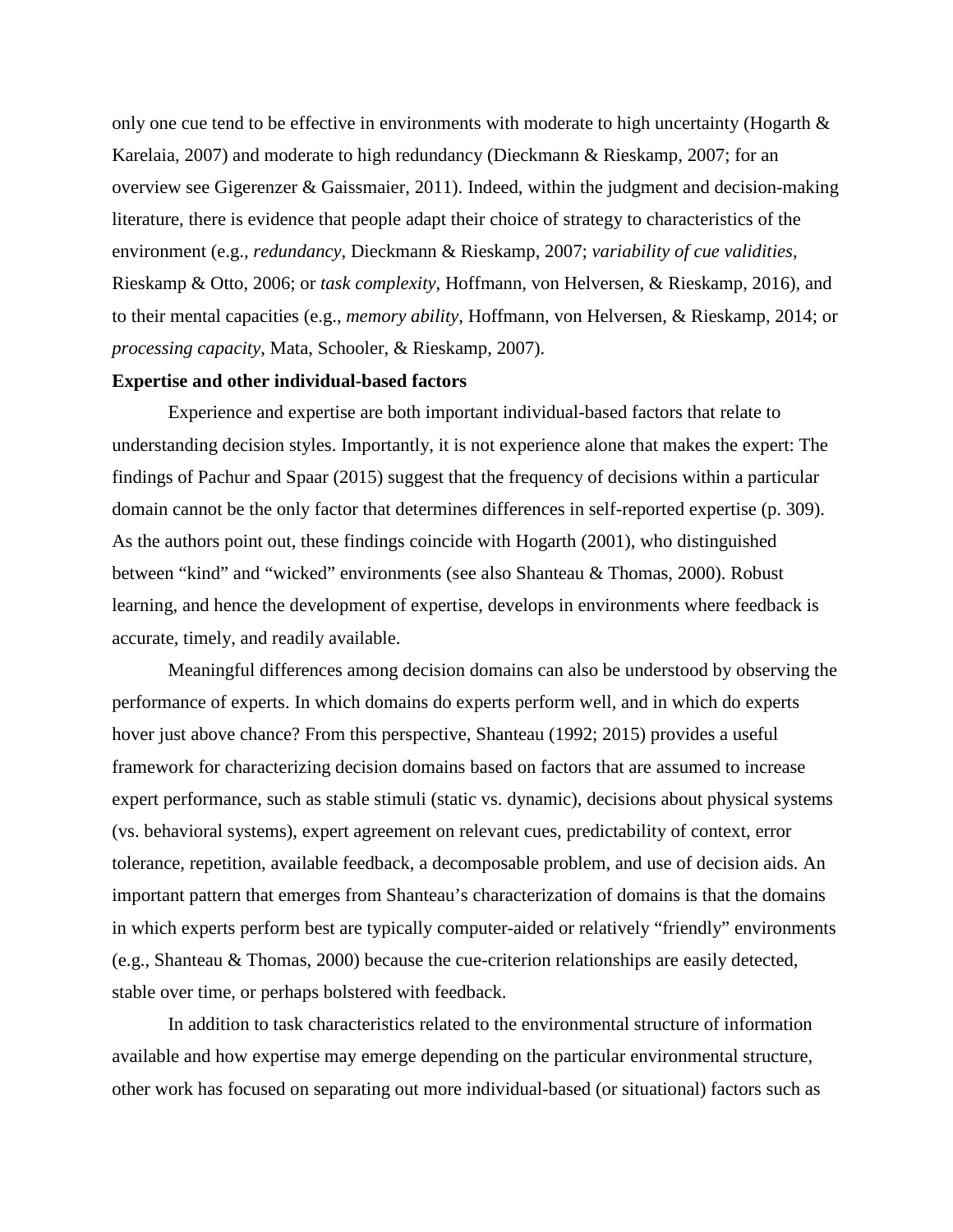risk preference, risk perception, or gender (e.g., Sitkin & Pablo, 1992; Blais & Weber 2001). Additionally, within another commentary of Pachur and Spaar's paper, Szászi (in press) discusses the importance of disentangling the influence of domain-specific preferences and expertise upon the tendency for people to adopt different decision styles. Related to individualbased factors, Pachur and Spaar (2015) conducted a pretest to gauge the subjective importance of different decision domains along with individuals' subjective expertise. The purpose of this pretest was to create a selection of domains that varied based on importance and expertise. As mentioned below, we suggest that further work could seek to manipulate factors such as importance or risk perception within a particular decision scenario. For example, while holding the decision options and available information constant (e.g., deciding among vacation destinations), one could manipulate the importance of the decision (e.g., choosing a honeymoon vacation vs. a weekend trip).

#### **Incorporating and manipulating domain characteristics**

It is worth noting that specifying the properties of everyday decision domains is not an easy task, especially when one considers that, despite the objective properties of the environment, individuals vary in how information is attended, represented, and used for decision making. Thus, we do not eschew the broad-level survey approach adopted by Pachur and Spaar. However, for future efforts, we suspect that their approach can be bolstered in at least three ways. First, instead of asking participants to imagine a recent decision from a particular domain, more specific decision scenarios can be presented. This would help to minimize the variability of the decision scenarios imagined by participants, which have varying environmental characteristics. For example, within the domain of purchasing clothing, one participant might imagine buying socks while another might imagine buying a wedding dress. Second, presenting more specific decision scenarios also affords researchers the opportunity to manipulate characteristics of the decision task. Thus, it is likely the case that decision styles vary, not only across different domains, but also *within* domains, depending on certain characteristics. Third, we also suggest expanding the survey instrument to include questions regarding the available knowledge (e.g., uncertainty or redundancy) about a particular decision scenario. For instance, after presenting participants with a decision scenario, one might ask them to list certain cues they would use to make their decision. The structure of the environment in relation to possible cues and their respective validities is well explored for some decision tasks, such as inferring the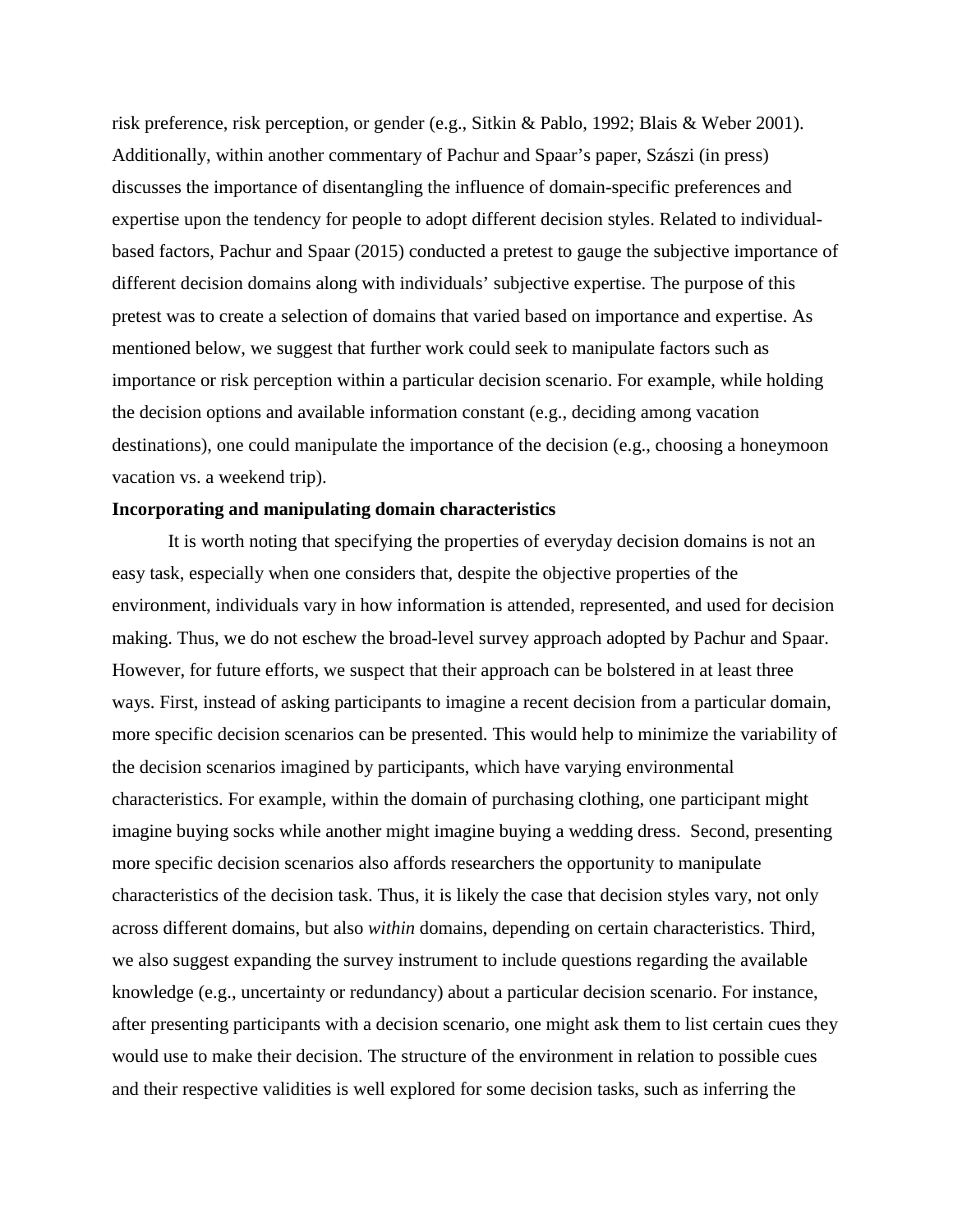population size of cities (e.g., Goldstein & Gigerenzer, 2002). It would also be worthwhile to structure other everyday decision domains along these lines (e.g. defining what might be possible cues, what their weights are, how much variance there is in the cues' values across options, and how much variance there is in the average payoffs of different strategies).

#### **Comparing decision domain characteristics: Choosing a mate and buying a computer**

We now consider which task characteristics might be informative for the pattern of results across the decision domains used by Pachur and Spaar (2015). While reporting equal levels of experience in both domains, it was found that mate choice led to the highest selfreported rate for adopting an intuitive decision style, whereas purchasing electronics led to the highest self-reported rate for adopting a deliberative decision style. Why is this so? These decision domains are likely highly different in terms of environmental structure and personal meaning for the participants. Regarding the environmental structure, much work has focused on identifying the important factors for mate choice (see Miller & Todd, 1998, for a review). Within the domain of mate choice, studies have revealed a wide array of subtle, sometimes non-linear, interacting, and dynamic cues from different areas (e.g., cultural, physical, personality) that are potentially integrated for decision making. Because of this complex pattern of information, we suspect, in general, a high level of uncertainty within the domain of mate choice. Contrasting with mate choice, when purchasing electronics it is often the case that the specifications of decision alternatives are readily available (for instance, on a website) and the usefulness of these cues is often well defined (e.g., computer processing speed or memory capacity). Thus, it is likely that there is far less uncertainty within the decision domain of purchasing electronics compared to mate choice. Additionally, related to the situational or individual-based factors, the importance of choosing a mate is presumably higher than purchasing electronics. Thus, even with only importance and uncertainty included as additional self-report measures, meaningful patterns would likely emerge across decision domains.

## **Conclusion**

What, other than differences in expertise, might be driving the differences of decision styles across domains? There are many possible avenues for following up on the results of Pachur and Spaar (2015) to investigate this. We suggest that efforts to characterize different decision scenarios, between and within domains, according to the environmental structure and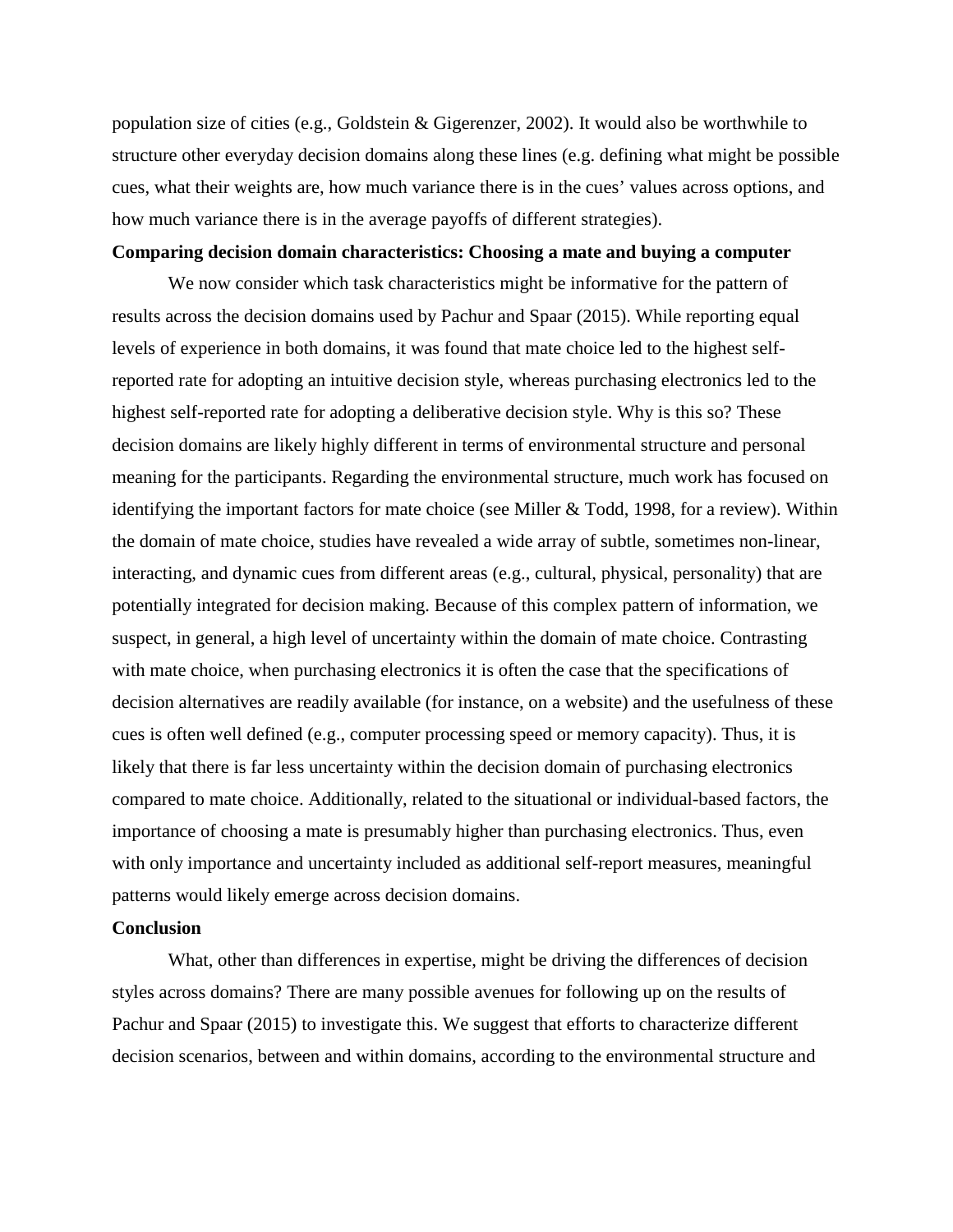individual-based factors can help illuminate why individuals adopt certain decision styles for different decisions.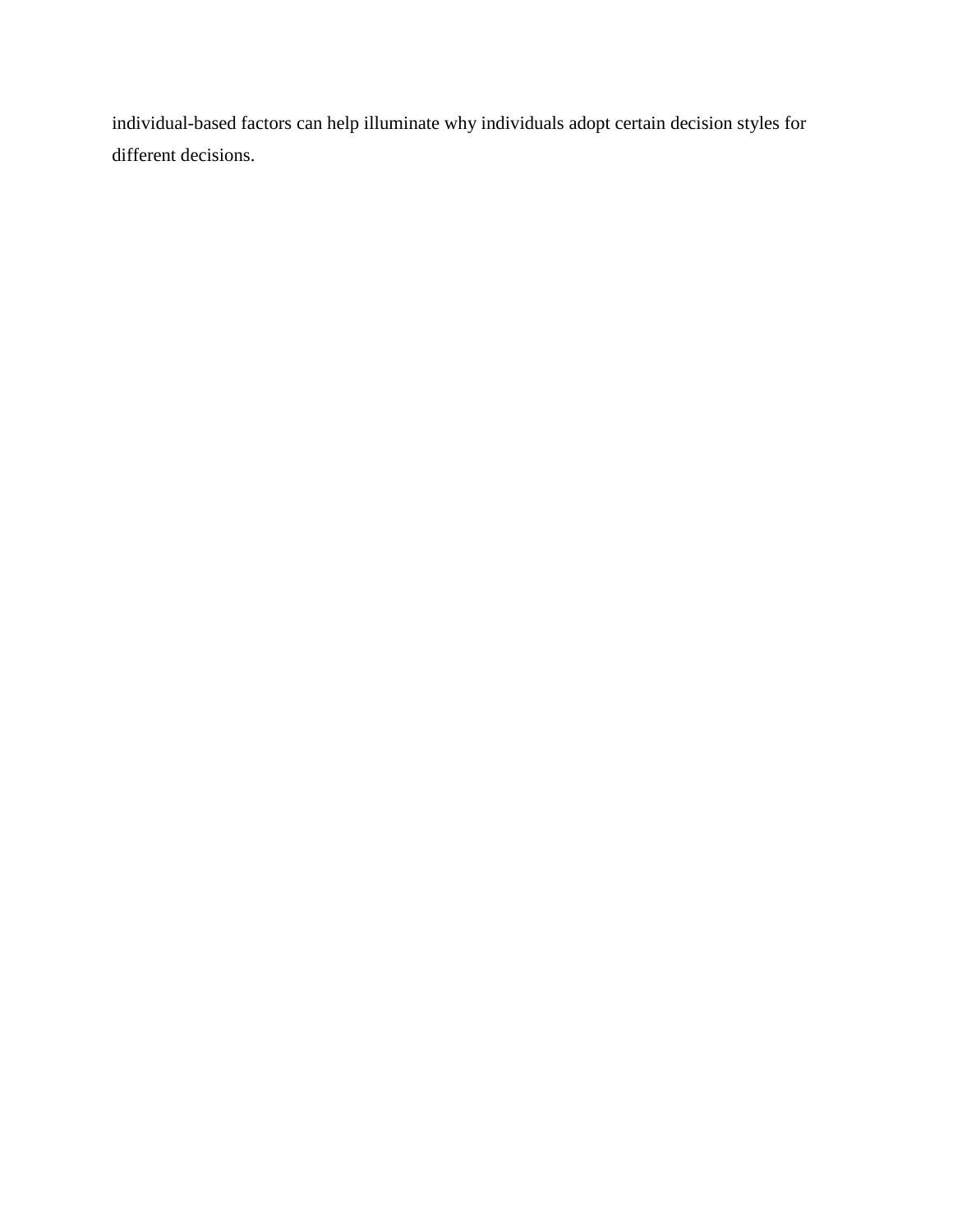#### **References**

- Betsch, C., & Iannello, P. (in preparation). A unified scale to assess individual differences in intuition and deliberation (USID).
- Blais, A. R., & Weber, E. U. (2001). Domain-specificity and gender differences in decision making. *Risk Decision and Policy*, *6*, 47-69.
- Brunswik, E. (1957). Scope and aspects of the cognitive problem. In H. Gruber, K. R. Hammond, & R. Jessor (Eds.), *Contemporary approaches to cognition* (pp. 5-31). Cambridge, MA: Harvard University Press.
- Dieckmann, A., & Rieskamp, J. (2007). The influence of information redundancy on probabilistic inferences. *Memory & Cognition, 35*, 1801–1813.
- Gigerenzer, G., & Gaissmaier, W. (2011). Heuristic decision making. *Annual Review of Psychology*, *62*, 451-482.
- Goldstein, D. G., & Gigerenzer, G. (2002). Models of ecological rationality: the recognition heuristic. *Psychological Review*, *109*, 75-90.
- Hammond, K. R., Hamm, R. M., Grassia, J., & Pearson, T. (1987). Direct comparison of the efficacy of intuitive and analytical cognition in expert judgment. *Systems, Man and Cybernetics, IEEE Transactions on Systems, Man, and Cybernetics*, *SMC-17*, 753-770.
- Hoffmann, J. A., von Helversen, B., & Rieskamp, J. (2014). Pillars of judgment: How memory abilities affect performance in rule-based and exemplar-based judgments. *Journal of Experimental Psychology: General*, *143*, 2242-2261.
- Hoffmann, J. A., von Helversen, B., & Rieskamp, J. (2016). Similar task features shape judgment and categorization processes. *Journal of Experimental Psychology: Learning, Memory, and Cognition*. Advance online publication. http://dx.doi.org/10.1037/xlm0000241
- Hogarth, R. M. (2001). *Educating intuition*. Chicago: University of Chicago Press.
- Hogarth, R.M., & Karelaia, N. (2007). Heuristic and linear models of judgment: matching rules and environments. *Psychological Review, 114*, 733–58.
- Mata, R., Schooler, L. J., & Rieskamp, J. (2007). The aging decision maker: Cognitive aging and the adaptive selection of decision strategies. *Psychology and Aging*, *22*, 796-810.
- Miller, G. F., & Todd, P. M. (1998). Mate choice turns cognitive. *Trends in Cognitive Sciences*, *2*, 190-198.